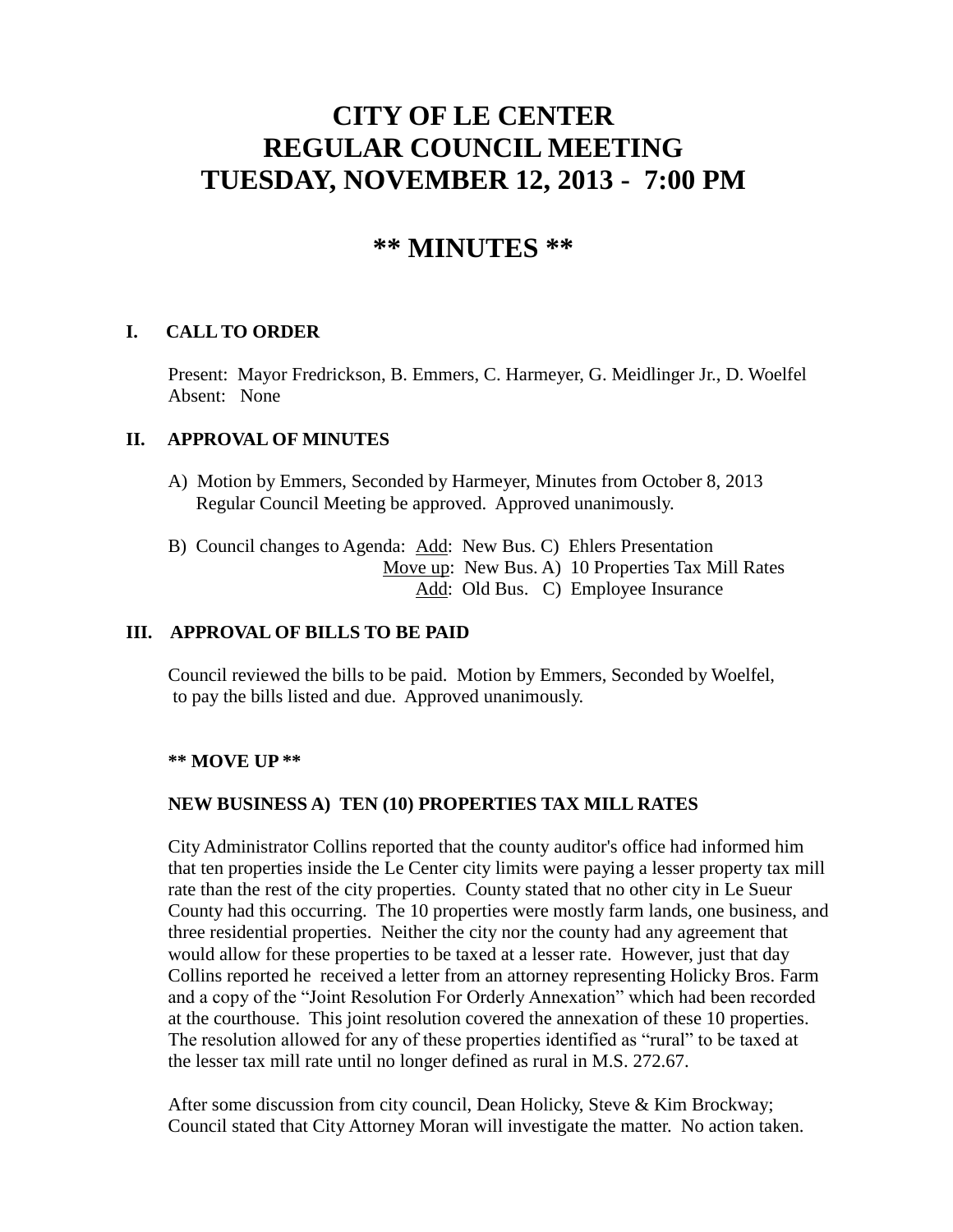All property owners were advised to attend the Dec. 10 city council meeting unless told otherwise via letter from city.

#### **IV. REPORTS OF OFFICERS, BOARDS, COMMITTEES, & DEPARTMENTS**

#### A) E.D.A. Report

Director Collins reported: No meetings/ No report.

#### B) P & Z Report

 1) Administrator Corey Block reported: P & Z held public hearing on Oct. 29 for Casey's General Store "Re-zone" request of property adjoining theirs at 325 South Cordova Avenue (Spruce Board & Lodge Motel). Spruce Motel is currently zoned I-1 Industrial Zone; request rezone to B-2 General Business for the purpose of demolishing the motel building and constructing a new Casey's Store on the two combined lots. P & Z unanimously approved and recommended the re-zone.

 Council opened the discussion to concerned citizens. Bruce & Bob Richter spoke on behalf of the Richter property located across from Casey's on Hwy 99. They felt that by allowing the re-zone; the city was hampering their ability to sell the Richter property to prospective buyers. They were oppossed to the city re-zoning the property. After much discussion; Motion by Fredrickson, Seconded by Meidlinger, to adopt Resolution No. 2013K, thereby approving the re-zone of 325 South Cordova Avenue from I-1 to B-2. Approved unanimously.

2) Council considered two new appointments to the  $P \& Z$  Committee. With three applicants for only two positions; council elected to vote on the applicants in the order they had applied for the position. Motion by Woelfel, Seconded by Harmeyer, for Sheri Glende to be appointed. Approved unanimously. Motion by Woelfel, Seconded by Harmeyer, for Greg Squires to be appointed. Approved by 4-1 vote; Emmers No. Block reported P & Z appointed Tom Oak, Chair & Bruce Meidlinger, Vice Chair.

C) Municipal Liquor Store

Manager Mike Nelson gave the October report: Sales were \$63,440: up \$3,200 from September, and down \$6,000 from Oct.'12. Nelson also reported: all four spaces in the Elmers Building were currently rented/ city can transfer the \$25,000 from Liquor Fund out now/ wine tasting with Legion Club the past weekend went well. Question on charging to individuals at liquor store; (No) just to some businesses.

#### D) Police Department

Police Chief Pfarr reported on the police activities for month of October: 143 calls/ 2,328 miles patrolled/ calls up 14%, miles down 8%. Pfarr also reported: another DWI forfieture vehicle had been seized and will be sold; proceeds will be returned to the police for DWI type enforcement and training.

E) Water, Sewer, Streets, Parks

Public Works Supt. Curt Roemhildt reported: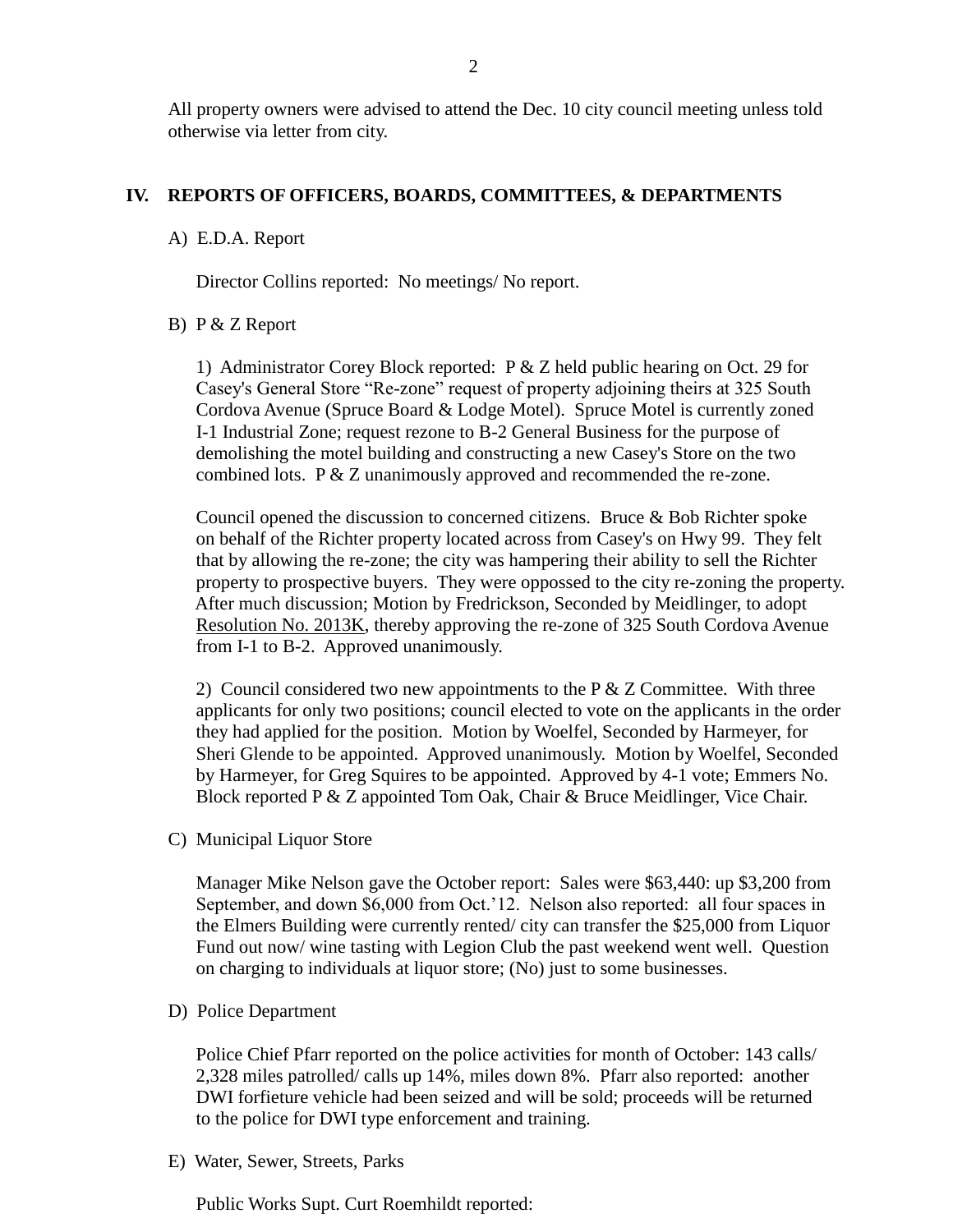- Streets- mostly busy sweeping to stay ahead of leaves clogging storm sewers.
- Sewer- repaired lift station #3 on Co. Rd. 11.
- $\Box$  Sewer Plant- city staff hauled all biosolids onto the farm field in  $3\frac{1}{2}$  hours/ plant has been inspected by MPCA, passed with flying colors/ working on de chlorination removal plan for waste water before it goes into the creek with est. cost of \$16,000.00/ new bobcat is in/ waiting for ground to freeze to start flooding skating rink/ Mayor hosted  $2<sup>nd</sup>$  graders: toured city hall & water treatment plant.
	- F) Bolton & Menk Engineering (Joel Hawbaker, Engineer)

 Engineer Hawbaker reported: BCM will replace the driveway on South Inga Avenue either this fall yet or next spring. Still waiting for 2010 Street Project to be finalized. Mayor asked- Lexington Ave. project is about 1/3 surveyed when stopped. Possibly address that project in spring 2014.

## **V. PUBLIC FORUM**

 There were no comments, questions, or statements from the general public. There were no comments or questions on the 2014 preliminary budget & levy.

# **VI. OLD BUSINESS**

- A) Mayor Fredrickson announced the final budget "public comment meeting" for Tuesday, December 10 at 7:00 PM.
- B) Administrator Collins announced where to call or mail 2014 budget/ levy comments to city hall.
- C) Councilman Woelfel reported he and Councilman Emmers had met with city employees and insurance agent Darian Hunt; and with the new health insurance plan accepted by the employees, the city saved approx. \$39,000 on the 2014 budget.

#### **VII. NEW BUSINESS**

- A) See above.
- B) Citizen request for streetlight on Woodlawn Circle. Collins and Supt. Roemhildt work with Alliant Energy and get it done. Cost will be added into monthly Alliant bill.
- C) Mark Ruff from Ehlers Financial was present to explain the Tax Anticipation Certificates amounting up to \$685,000 the city would be securing (instead of warrants) in 2014 as was figured into the financial management plan. Motion by Fredrickson, Seconded by Harmeyer, to approve Resolution No. 2013L, thereby securing the certificates as needed in the financial management plan. Approved by 4-1 vote, Meidlinger voting No.

#### **VIII. ADMINISTRATION & MISC.**

A) Mayor Fredrickson did proclaim: Nov.  $12<sup>th</sup>$  as National Community Education Day.

# **IX. ADJOURNMENT**